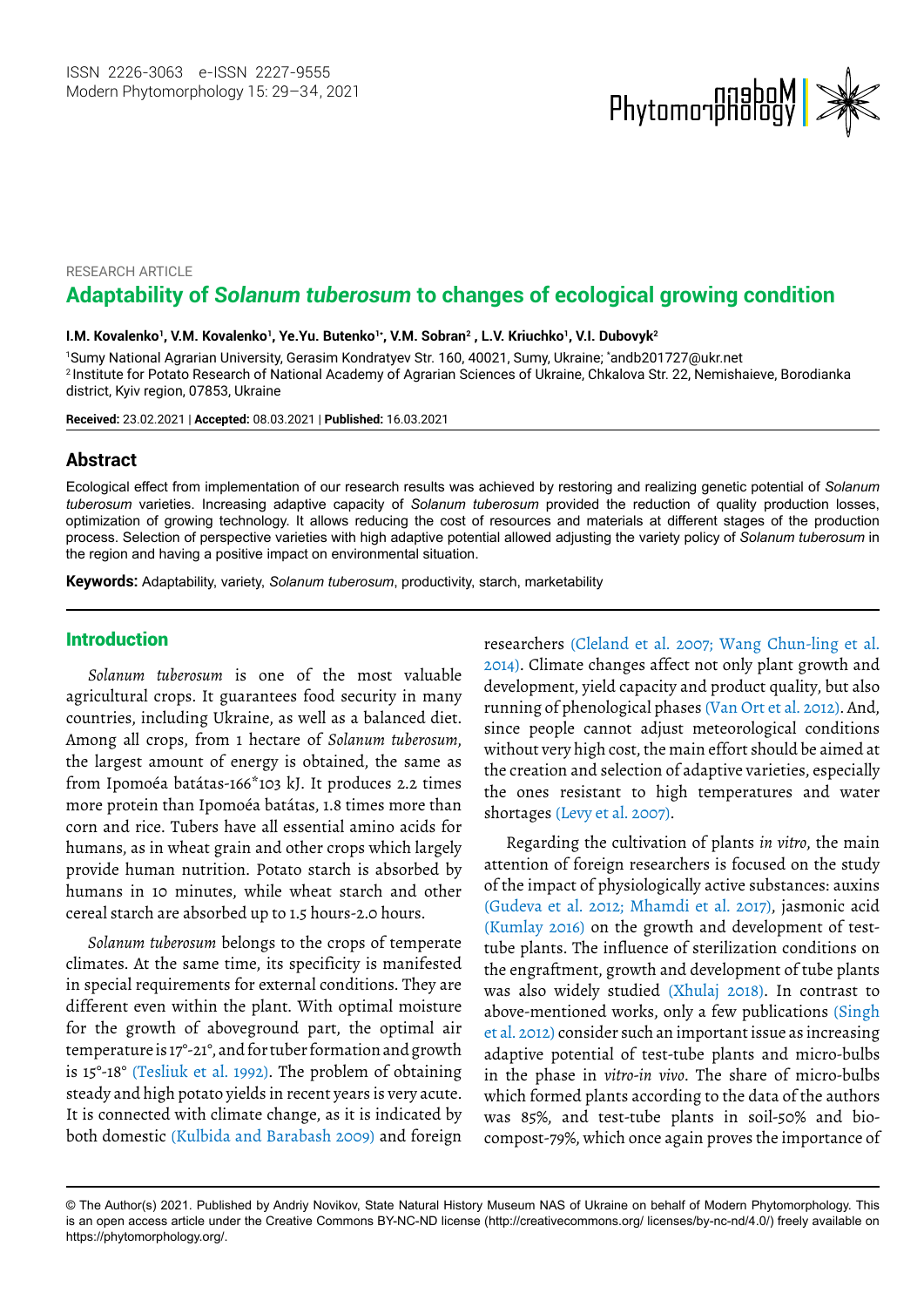the problem proposed for consideration.

# Materials and Methods

The situation in potato growing is the following: most of the varieties included in the State Register of varieties suitable for distribution in Ukraine are not widespread in production because of a sharp decline in their productivity. It is happening due to the loss of their potential. Therefore, as a result of screening, those varieties should be selected which are characterized by high adaptability. It will positively affect the overall crop yield capacity.

Optimization of many factors which control the course of physiological and biochemical processes *in vitro* allows plants to restore their productive potential. However, the transfer of test-tube plants *in vivo* is stressful for them, and therefore negatively affects their successful further usage. Despite some progress in this regard, the problem of complete function restoration by plants under field conditions has not been worked out, and this reduces the effectiveness of the micro-clonal propagation method in the production.

The climate of the Forest-Steppe zone is moderately warm, but with an unstable supply of moisture. Weather conditions during the vegetation period of the study years 2017-2019 were different and had a significant impact on the formation of yield capacity and quality indices of *Solanum tuberosum*, which made it possible to research the reaction of varieties on agrotechnological techniques which were studied in experimental variants.

Weather conditions in 2017 were characterized by an increase of average daily temperatures in the springsummer period and uneven distribution of precipitation over decades. During the spring period, the average daily air temperature was 10.2°, which is 2.1° higher than the long-term one 8.1°. Precipitation was 248.8 mm-188% while the long-term ones-132 mm. The sum of active air temperatures above +10° in the spring period was 795°, while the long-term one-620°.

During the summer, the average daily air temperature was 21.5°C, with a long-term index of 19.2°C. Precipitation was 87.6 mm, which is 104.8% with a long-term index of 83.5 mm. The sum of active air temperatures above + 10° during the summer period was 1982°, with the long-term index-1790°.

Under conditions of 2018, the planting-germinating period was provided with main meteorological factors for the formation of seedlings at the level of optimal, or close to their parameters. During the spring period, the average daily air temperature was 9.6°, which is 1.5°

higher than for many years (8.1°). Precipitation was 54.4 mm-41% with a long-term index of 132 mm. The sum of active air temperatures above +10° for the spring period was 553°, with the long-term index of 620°. The average daily air temperature during the summer was 21.1°C, which is 1.7°C higher than the average long-term index. Precipitation was 126 mm, which was 63% at the norm of 200 mm. The sum of active air temperatures above +10° during the summer period was 1937°, with the long-term index-1790°.

During the planting-germinating period of 2019, frosts were observed on the soil surface from -1° to 0°. The last frost on the soil surface was registered on the 29th of May. For the period of "blossoming-fruiting", the optimal conditions are average daily air temperature 16- 20°C, precipitation amount of 60 mm-70 mm, relative soil moisture 60%-70%. The average daily air temperature during the summer period was 22.4°, which is 3° higher the long-term one. Precipitation was 100.1 mm, which is 50% with a long-term index of 200 mm. The sum of active air temperatures above +10° during the summer period was 2683°, with the long-term index -2247°.

The soils of experimental plots are typical deep lowhumus medium-loam black soils, the arable layer of which is characterized by main indices: humus content - 3.89%, salt pH-5.8, the sum of absorbed bases-30.2 mg-eq., the content of easily hydrolyzed nitrogen-8.7 mg/100 g.

The scheme of the experiment includes the study of the impact on *Solanum tuberosum* degeneration in the following variants: 1. Control (generally accepted technology of potato growing); 2. Straw (intercrop rows are covered with straw); 3. Black coating (intercrop rows are covered with black polyethylene); 4. Tying up the plants (reducing of bush habitus), three times repeating. The experimental area is  $873 \text{ m}^2$ , the number of plots is 108, the total area of one plot is 8.08  $m^2$ , accounting area- $2.7$  m<sup>2</sup>. Varieties of all ripeness groups from different selection institutions were involved in the study.

During the vegetation period, phenological observations and accounting of plant diseases were carried out. The starch content was determined by a specific mass. The harvest was gathered after completely dying off of the aboveground mass of plants separately in each repeating. The mass of tubers per plot was determined, the number and weight of marketable tubers were counted, fractionally according to the methods of research with Solanum tuberosum (Methodical recommendations for researching potatoes, 2002). Potato growing technology is typical for the zone. The experiments were conducted according to generally accepted and tested methods. Varieties, as components of the gene pool of Solanum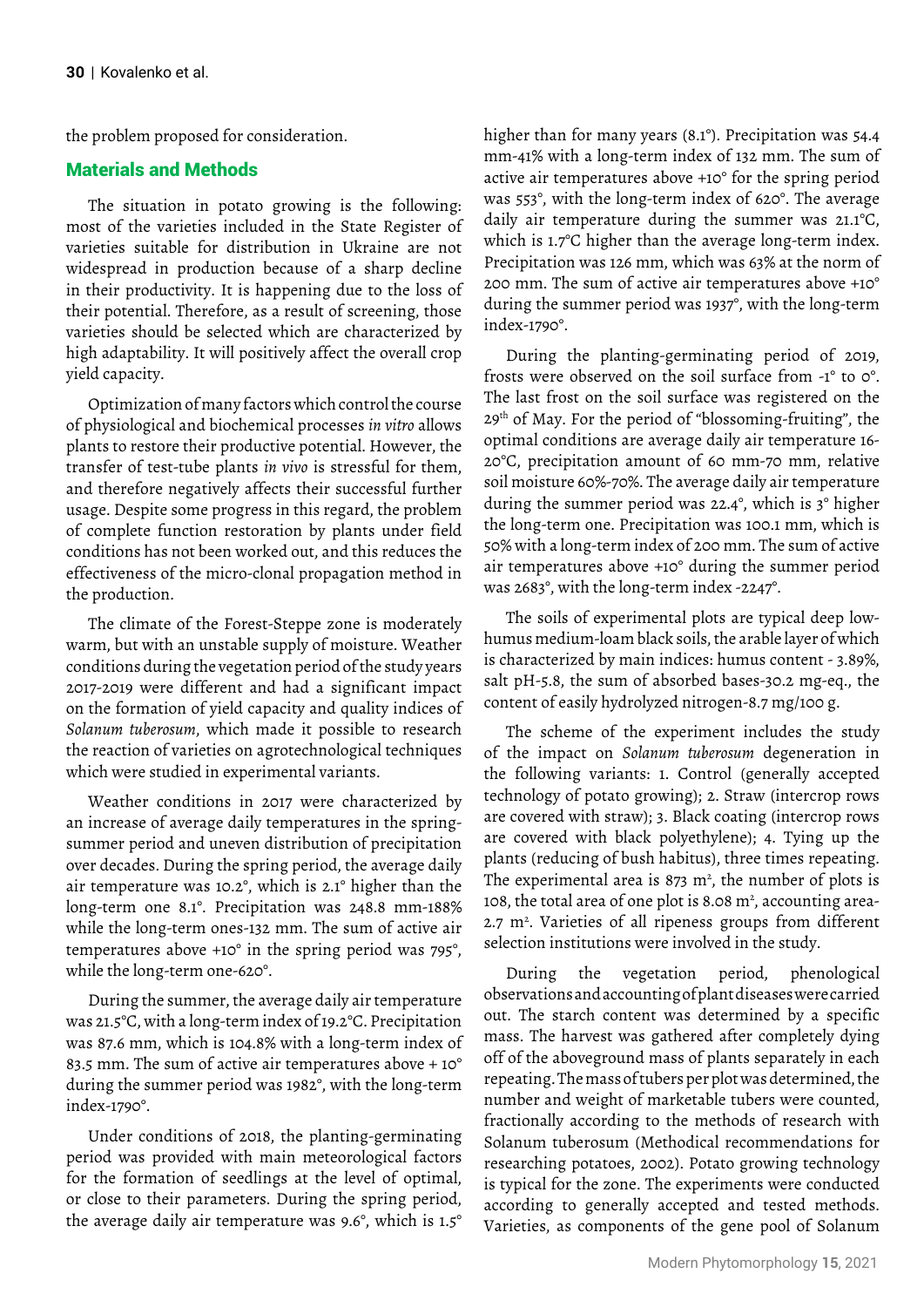tuberosum, were planted in single-row plots of 11 bushes in a row. Observations of plant growth and development were carried out according to the methods elaborated by the Institute of Potato Growing (2002).

## **Results**

*Solanum tuberosum*, as a crop with vegetative propagation, is characterized by the fact that with longterm permanent usage of seed material a progressive decline in yield is observed with every other year. Yield decrease is accompanied by morphological changes of the plant itself. It straggles in growth, and its leaves lose typical features of the variety of its strands, wrinkles, twists, changes color. The creation of optimal conditions for growing *Solanum tuberosum* is important for the provision of all necessary biological needs of plants. *Solanum tuberosum* belongs to the plants whose cells have low osmotic pressure, that is why it is unstable against changes in humidity.

According to the results of our research, it was found that deficiency of moisture, high air temperatures accelerate degeneration of *Solanum tuberosum* (Tab. 1). The selection of varieties resistant to degeneration is an important factor in determining the essence of this problem.

The average values of productivity for the years of research revealed a significant reaction of *Solanum tuberosum* varieties to the studied factors. The ripeness group also had an impact on productivity. Thus, the highest productivity (on average for 2017-2019) was provided by variety Slovianka (medium ripe) 778.1 g/plant in the straw variant and 691.5 g/plant in the polyethylene coating variant. A slightly lower reaction norm was in the varieties Nagoroda (early) 654.2 g/plant, Anatan (medium ripe) 642.1 g/plant in the variant of tying up and Shchedryk (medium early) 637.9 g/plant in the polyethylene coating variant. The lowest reaction norm was found in the middle-early variety Svitanok Kyivsky (ranged from 260.6

**Table 1.** The influence of meteorological conditions on productivity of *Solanum tuberosum* varieties depending on the studied factors, g/plant.

| Variety (ripeness group)                 | Variant              | Years |       |        | <b>Average for</b> |
|------------------------------------------|----------------------|-------|-------|--------|--------------------|
|                                          |                      | 2017  | 2018  | 2019   | 2017-2019          |
|                                          | control              | 328.3 | 394.1 | 300.0  | 340.8              |
| Tyras (early)                            | straw                | 461.9 | 381.0 | 333.3  | 392.1              |
|                                          | polyethylene coating | 399.4 | 386.2 | 322.2  | 369.3              |
|                                          | tying up             | 610.0 | 348.7 | 425.0  | 461.2              |
|                                          | control              | 511.9 | 502.4 | 262.5  | 425.6              |
| Riviera (very early)                     | straw                | 347.5 | 467.5 | 320.0  | 378.3              |
|                                          | polyethylene coating | 659.5 | 524.4 | 450.0  | 544.6              |
|                                          | tying up             | 599.9 | 687.5 | 466.7  | 584.7              |
|                                          | control              | 576.7 | 615.3 | 420.0  | 537.3              |
|                                          | straw                | 457.8 | 565.7 | 614.3  | 545.9              |
| Shchedryk (middle-early)                 | polyethylene coating | 642.8 | 542.3 | 728.6  | 637.9              |
|                                          | tying up             | 580.4 | 636.7 | 612.5  | 609.8              |
|                                          | control              | 668.3 | 514.9 | 700.0  | 627.7              |
|                                          | straw                | 772.0 | 455.1 | 380.0  | 535.7              |
| Nagoroda (early)                         | polyethylene coating | 834.7 | 581.9 | 350.0  | 588.9              |
|                                          | tying up             | 758.3 | 587.5 | 616.7  | 654.2              |
| Svitanok Kyivsky (middle-early)          | control              | 388.1 | 186.9 | 300.0  | 291.7              |
|                                          | straw                | 392.5 | 314.3 | 250.0  | 318.9              |
|                                          | polyethylene coating | 370.3 | 152.8 | 316.7  | 279.9              |
|                                          | tying up             | 384.7 | 130.6 | 266.7  | 260.6              |
| Souvenir Chernihivsky (middle-<br>early) | control              | 330.8 | 254.8 | 436.4  | 340.7              |
|                                          | straw                | 637.6 | 722.5 | 500.0  | 620.0              |
|                                          | polyethylene coating | 520.8 | 264.3 | 437.5  | 407.5              |
|                                          | tying up             | 569.6 | 706.0 | 314.3  | 530.0              |
| Slovianka (medium-ripe)                  | control              | 597.4 | 481.7 | 555.6  | 544.9              |
|                                          | straw                | 820.2 | 414.1 | 1100.0 | 778.1              |
|                                          | polyethylene coating | 781.6 | 618.0 | 675.0  | 691.5              |
|                                          | tying up             | 785.7 | 554.0 | 610.0  | 649.9              |
| Anatan (medium-ripe)                     | control              | 500.0 | 366.3 | 455.6  | 440.6              |
|                                          | straw                | 841.9 | 420.4 | 428.6  | 563.6              |
|                                          | polyethylene coating | 956.4 | 356.7 | 400.0  | 571.0              |
|                                          | tying up             | 837.0 | 356.0 | 733.3  | 642.1              |
|                                          | control              | 254.5 | 271.2 | 450.0  | 325.2              |
| Javir (medium-ripe)                      | straw                | 326.0 | 417.9 | 350.0  | 364.6              |
|                                          | polyethylene coating | 386.6 | 357.1 | 433.3  | 392.4              |
|                                          | tying up             | 440.8 | 508.1 | 255.6  | 401.5              |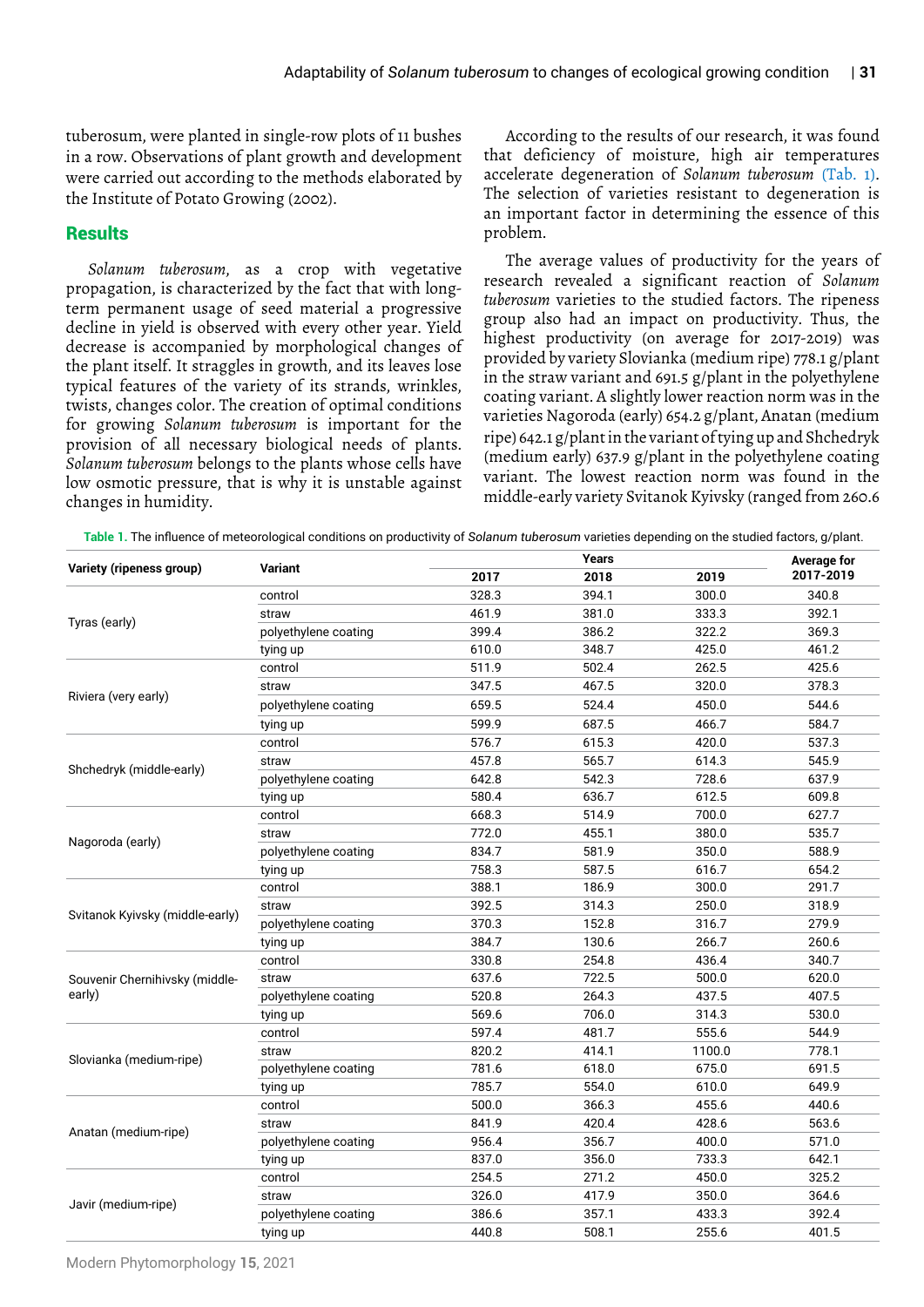g/plant-318.9 g/plant) and the medium-ripe variety Yavir (325.2 g/plant-401.5 g/plant). The other varieties did not show a significant reaction to the studied factors and were characterized as stably average by productivity.

Thus, during the years of research, high-adaptability to growing conditions in terms of productivity was shown by medium-ripe *Solanum tuberosum* varieties Slovianka and Anatan, medium-early variety Shchedryk and early Nagoroda. In this case, each of them demonstrated individual norms of reaction to meteorological conditions and experimental variants.

Significant volumes of potato production in Ukraine (in terms of growing volume the country is in the top ten of world potato producers) form the potential for its supply to the world market, at the same time, there is a barrier on this way- unsatisfactory quality and high cost of production (Grechkosiy 2019). Increasing adaptability of *Solanum tuberosum* will increase yields and improve

quality characteristics of the final product, and therefore the practical application of scientific developments is a contribution to the strengthening of the country export potential. It should be emphasized that the export of high-quality seeds is today a significant opportunity for the country in the world market of resources for potato growing.

Processing plants require not just tubers, it is a question of increased demand for quality raw materials *Solanum tuberosum* with appropriate content of dry matter, starch, reducing sugars, certain shape and size. That is why processing plants are willingly looking for producers of raw materials in Ukraine. But here becomes decisive *Solanum tuberosum* quality which directly depends on the variety and maintenance of growing technologies (Makulsky 2020).

Thus, the starch content in *Solanum tuberosum* becomes one of the most important quality indices and evaluation

**Table 2.** The starch content in *Solanum tuberosum* varieties of different ripeness groups depending on the studied factors,%.

| Variant<br>Variety (ripeness group)<br>2018<br>2017<br>14.0<br>17.0<br>control<br>16.0<br>15.4<br>straw<br>Tyras (early)<br>16.5<br>polyethylene coating<br>12.3<br>12.0<br>15.1<br>tying up<br>10.9<br>14.4<br>control<br>11.5<br>11.6<br>straw<br>Riviera (very early)<br>12.1<br>14.8<br>polyethylene coating<br>13.7<br>13.4<br>tying up<br>9.8<br>control<br>15.4<br>11.8<br>straw<br>16.6<br>Shchedryk (middle-early)<br>16.0<br>10.0<br>polyethylene coating<br>14.4<br>10.0<br>tying up<br>16.8<br>16.2<br>control<br>13.0<br>17.6<br>straw<br>Nagoroda (early)<br>17.9<br>polyethylene coating<br>13.1<br>15.4<br>14.9<br>tying up<br>23.1<br>23.1<br>control<br>15.8<br>25.7<br>straw<br>Svitanok Kyivsky (middle-early)<br>19.9<br>20.4<br>polyethylene coating | 2019<br>15.6<br>17.4<br>15.4<br>16.3 | Average for<br>2017-2019<br>15.5<br>16.3 |
|----------------------------------------------------------------------------------------------------------------------------------------------------------------------------------------------------------------------------------------------------------------------------------------------------------------------------------------------------------------------------------------------------------------------------------------------------------------------------------------------------------------------------------------------------------------------------------------------------------------------------------------------------------------------------------------------------------------------------------------------------------------------------|--------------------------------------|------------------------------------------|
|                                                                                                                                                                                                                                                                                                                                                                                                                                                                                                                                                                                                                                                                                                                                                                            |                                      |                                          |
|                                                                                                                                                                                                                                                                                                                                                                                                                                                                                                                                                                                                                                                                                                                                                                            |                                      |                                          |
|                                                                                                                                                                                                                                                                                                                                                                                                                                                                                                                                                                                                                                                                                                                                                                            |                                      |                                          |
|                                                                                                                                                                                                                                                                                                                                                                                                                                                                                                                                                                                                                                                                                                                                                                            |                                      | 14.7                                     |
|                                                                                                                                                                                                                                                                                                                                                                                                                                                                                                                                                                                                                                                                                                                                                                            |                                      | 14.5                                     |
|                                                                                                                                                                                                                                                                                                                                                                                                                                                                                                                                                                                                                                                                                                                                                                            | 12.1                                 | 12.4                                     |
|                                                                                                                                                                                                                                                                                                                                                                                                                                                                                                                                                                                                                                                                                                                                                                            | 9.9                                  | 11.0                                     |
|                                                                                                                                                                                                                                                                                                                                                                                                                                                                                                                                                                                                                                                                                                                                                                            | 10.0                                 | 12.3                                     |
|                                                                                                                                                                                                                                                                                                                                                                                                                                                                                                                                                                                                                                                                                                                                                                            | 9.8                                  | 12.3                                     |
|                                                                                                                                                                                                                                                                                                                                                                                                                                                                                                                                                                                                                                                                                                                                                                            | 14.9                                 | 13.4                                     |
|                                                                                                                                                                                                                                                                                                                                                                                                                                                                                                                                                                                                                                                                                                                                                                            | 18.6                                 | 15.7                                     |
|                                                                                                                                                                                                                                                                                                                                                                                                                                                                                                                                                                                                                                                                                                                                                                            | 13.7                                 | 13.2                                     |
|                                                                                                                                                                                                                                                                                                                                                                                                                                                                                                                                                                                                                                                                                                                                                                            | 16.2                                 | 13.5                                     |
|                                                                                                                                                                                                                                                                                                                                                                                                                                                                                                                                                                                                                                                                                                                                                                            | 12.9                                 | 15.3                                     |
|                                                                                                                                                                                                                                                                                                                                                                                                                                                                                                                                                                                                                                                                                                                                                                            | 16.9                                 | 15.8                                     |
|                                                                                                                                                                                                                                                                                                                                                                                                                                                                                                                                                                                                                                                                                                                                                                            | 15.3                                 | 15.4                                     |
|                                                                                                                                                                                                                                                                                                                                                                                                                                                                                                                                                                                                                                                                                                                                                                            | 14.8                                 | 15.0                                     |
|                                                                                                                                                                                                                                                                                                                                                                                                                                                                                                                                                                                                                                                                                                                                                                            | 23.9                                 | 23.4                                     |
|                                                                                                                                                                                                                                                                                                                                                                                                                                                                                                                                                                                                                                                                                                                                                                            | 20.6                                 | 20.7                                     |
|                                                                                                                                                                                                                                                                                                                                                                                                                                                                                                                                                                                                                                                                                                                                                                            | 21.1                                 | 20.5                                     |
| 18.9<br>16.3<br>tying up                                                                                                                                                                                                                                                                                                                                                                                                                                                                                                                                                                                                                                                                                                                                                   | 20.6                                 | 18.6                                     |
| 13.0<br>11.2<br>control                                                                                                                                                                                                                                                                                                                                                                                                                                                                                                                                                                                                                                                                                                                                                    | 11.5                                 | 11.9                                     |
| 13.6<br>15.6<br>straw<br>Souvenir Chernihivsky (middle-                                                                                                                                                                                                                                                                                                                                                                                                                                                                                                                                                                                                                                                                                                                    | 13.3                                 | 14.2                                     |
| early)<br>11.8<br>polyethylene coating<br>14.3                                                                                                                                                                                                                                                                                                                                                                                                                                                                                                                                                                                                                                                                                                                             | 11.0                                 | 12.4                                     |
| 15.6<br>10.3<br>tying up                                                                                                                                                                                                                                                                                                                                                                                                                                                                                                                                                                                                                                                                                                                                                   | 9.9                                  | 11.9                                     |
| 12.5<br>control<br>10.0                                                                                                                                                                                                                                                                                                                                                                                                                                                                                                                                                                                                                                                                                                                                                    | 10.1                                 | 10.9                                     |
| 12.3<br>10.0<br>straw                                                                                                                                                                                                                                                                                                                                                                                                                                                                                                                                                                                                                                                                                                                                                      | 13.9                                 | 12.1                                     |
| Slovianka (medium-ripe)<br>11.3<br>polyethylene coating<br>11.6                                                                                                                                                                                                                                                                                                                                                                                                                                                                                                                                                                                                                                                                                                            | 14.7                                 | 12.5                                     |
| 13.5<br>10.0<br>tying up                                                                                                                                                                                                                                                                                                                                                                                                                                                                                                                                                                                                                                                                                                                                                   | 14.7                                 | 12.7                                     |
| 11.9<br>10.0<br>control                                                                                                                                                                                                                                                                                                                                                                                                                                                                                                                                                                                                                                                                                                                                                    | 13.3                                 | 11.7                                     |
| 15.8<br>12.5<br>straw                                                                                                                                                                                                                                                                                                                                                                                                                                                                                                                                                                                                                                                                                                                                                      | 16.6                                 | 15.0                                     |
| Anatan (medium-ripe)<br>13.7<br>polyethylene coating<br>15.1                                                                                                                                                                                                                                                                                                                                                                                                                                                                                                                                                                                                                                                                                                               | 15.7                                 | 14.8                                     |
| 11.3<br>11.2<br>tying up                                                                                                                                                                                                                                                                                                                                                                                                                                                                                                                                                                                                                                                                                                                                                   | 12.7                                 | 11.7                                     |
| 13.2<br>13.6<br>control                                                                                                                                                                                                                                                                                                                                                                                                                                                                                                                                                                                                                                                                                                                                                    | 16.0                                 | 14.3                                     |
| 12.7<br>15.3<br>straw                                                                                                                                                                                                                                                                                                                                                                                                                                                                                                                                                                                                                                                                                                                                                      | 13.3                                 | 13.8                                     |
| Javir (medium-ripe)<br>13.5<br>15.4<br>polyethylene coating                                                                                                                                                                                                                                                                                                                                                                                                                                                                                                                                                                                                                                                                                                                |                                      | 14.7                                     |
| 11.8<br>12.9<br>13.8<br>tying up                                                                                                                                                                                                                                                                                                                                                                                                                                                                                                                                                                                                                                                                                                                                           | 15.2                                 |                                          |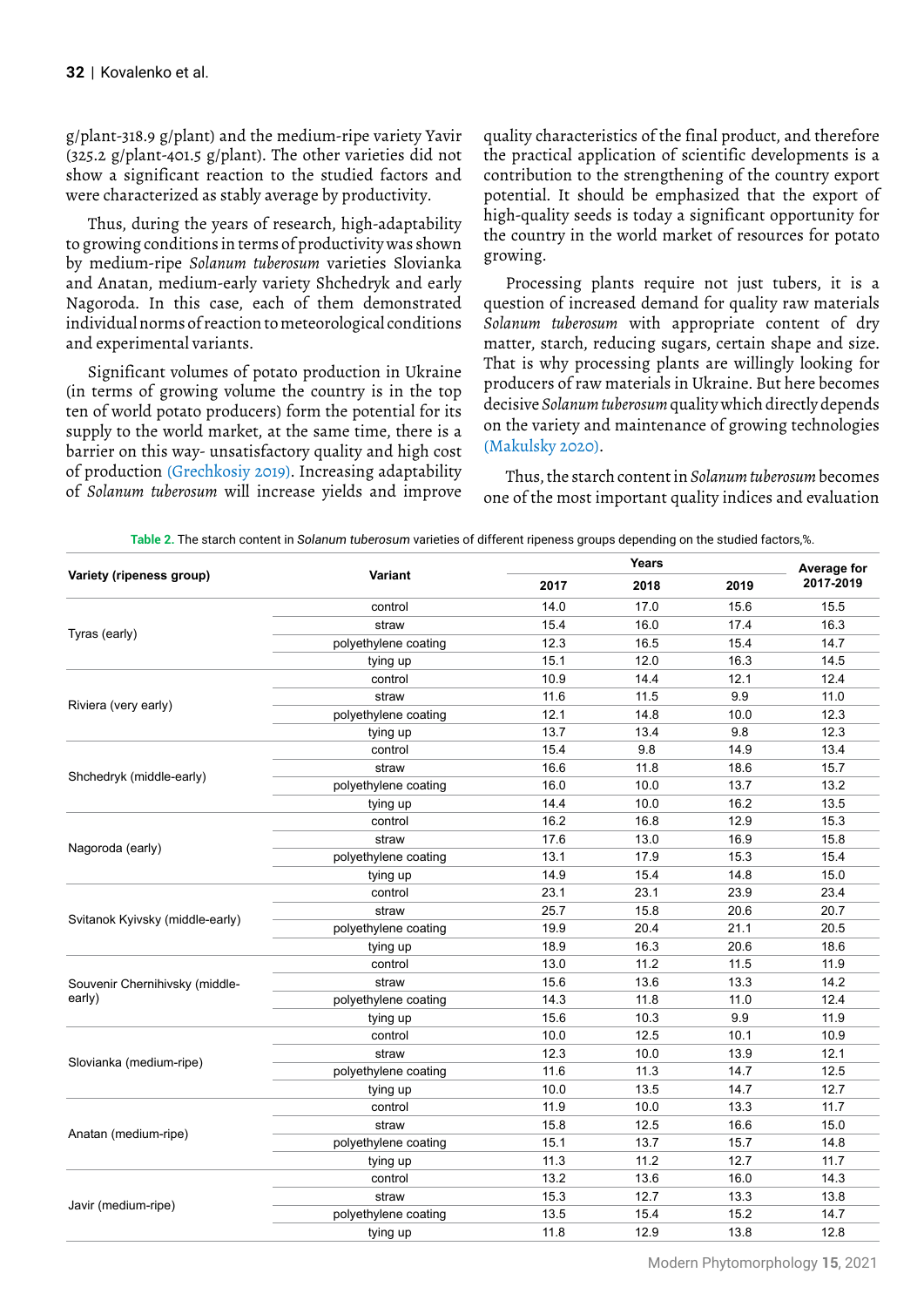criteria for commodity production and culinary properties of this crop. In our studies, we analyzed the starch content in *Solanum tuberosum* on the background of the adaptive productivity potential of different by ripeness groups varieties and realization of genetic potential (Tab. 2).

Analyzing indices of starch content in potato tubers, it should be noted that the middle-early variety Svitanok Kyivsky significantly differed from other genotypes and provided maximum values of this index (18.6%-23.4%). The best variants were control (23.4%) and straw (20.7%). Several varieties showed similar varietal reaction: early by ripeness group Tiras (16.3%), Nagoroda (15.8%), middle-early Shchedryk (15.7%) and medium-ripe Anatan (15.0%). The straw variant was the most optimal for these varieties. The worst variant of the experiment in terms of starch content for all varieties was tying up (11.7%-18.6%).

The only exception was medium-ripe variety Slovianka (12.7%) this variant turned to be the best for it.

Thus, *Solanum tuberosum* varieties of different ripeness groups in terms of starch content reacted almost equally positively and stably on the straw variant. Adaptive indices of genotypes were especially manifested in maximum and minimum values.

One of the characteristic features of plasticity and ecological adaptability of *Solanum tuberosum* varieties is the high yield of quality tubers, that is marketability. Based on data analysis of our research results concerning the marketability of *Solanum tuberosum*, the reaction norm of the varieties on main studied factors was established  $(Tab. 3)$ .

Analyzing *Solanum tuberosum* marketability, we found the dependence of different origin varieties on

|                                      |                      | Years |      |      |                              |  |
|--------------------------------------|----------------------|-------|------|------|------------------------------|--|
| Variety (ripeness group)             | Variant              | 2017  | 2018 | 2019 | <b>Average for 2017-2019</b> |  |
|                                      | control              | 96.3  | 61.8 | 89.4 | 82.5                         |  |
| Tyras (early)                        | straw                | 96.1  | 75.5 | 93.9 | 88.5                         |  |
|                                      | polyethylene coating | 96.3  | 65.7 | 93.9 | 85.3                         |  |
|                                      | tying up             | 94.4  | 71.7 | 90.7 | 85.6                         |  |
|                                      | control              | 97.7  | 68.7 | 87.6 | 84.7                         |  |
|                                      | straw                | 93.2  | 78.9 | 87.3 | 86.5                         |  |
| Riviera (very early)                 | polyethylene coating | 99.1  | 68.2 | 92.2 | 86.5                         |  |
|                                      | tying up             | 98.1  | 73.1 | 89.2 | 86.8                         |  |
|                                      | control              | 94.4  | 74.7 | 90.6 | 86.6                         |  |
|                                      | straw                | 96.8  | 88.1 | 94.1 | 93.0                         |  |
| Shchedryk (middle-early)             | polyethylene coating | 96.5  | 72.4 | 93.5 | 87.4                         |  |
|                                      | tying up             | 99.4  | 79.6 | 90.3 | 89.8                         |  |
|                                      | control              | 94.7  | 62.4 | 91.3 | 82.8                         |  |
| Nagoroda (early)                     | straw                | 94.5  | 72.4 | 95.6 | 87.5                         |  |
|                                      | polyethylene coating | 98.6  | 65.1 | 92.6 | 85.4                         |  |
|                                      | tying up             | 96.5  | 56.7 | 93.7 | 82.3                         |  |
|                                      | control              | 90.3  | 55.9 | 75.9 | 74.0                         |  |
| Svitanok Kyivsky (middle-early)      | straw                | 90.9  | 63.0 | 83.1 | 79.0                         |  |
|                                      | polyethylene coating | 87.8  | 44.1 | 85.9 | 72.6                         |  |
|                                      | tying up             | 94.3  | 51.9 | 85.2 | 77.1                         |  |
|                                      | control              | 93.1  | 52.4 | 89.8 | 78.4                         |  |
| Souvenir Chernihivsky (middle-early) | straw                | 97.3  | 58.2 | 94.1 | 83.2                         |  |
|                                      | polyethylene coating | 98.5  | 60.2 | 88.3 | 82.3                         |  |
|                                      | tying up             | 98.5  | 84.4 | 85.0 | 89.3                         |  |
|                                      | control              | 94.9  | 70.0 | 94.1 | 86.3                         |  |
| Slovianka (medium-ripe)              | straw                | 92.4  | 79.6 | 93.6 | 88.5                         |  |
|                                      | polyethylene coating | 93.9  | 75.1 | 95.4 | 88.1                         |  |
|                                      | tying up             | 94.7  | 77.9 | 93.6 | 88.7                         |  |
|                                      | control              | 92.7  | 67.5 | 95.6 | 85.3                         |  |
|                                      | straw                | 97.8  | 71.3 | 92.0 | 87.0                         |  |
| Anatan (medium-ripe)                 | polyethylene coating | 95.1  | 73.5 | 93.4 | 87.3                         |  |
|                                      | tying up             | 93.9  | 79.0 | 93.4 | 88.8                         |  |
|                                      | control              | 94.3  | 70.5 | 94.7 | 86.5                         |  |
| Javir (medium-ripe)                  | straw                | 96.9  | 80.4 | 88.4 | 88.6                         |  |
|                                      | polyethylene coating | 88.6  | 78.3 | 92.9 | 86.6                         |  |
|                                      | tying up             | 96.8  | 79.1 | 91.1 | 89.0                         |  |
|                                      |                      |       |      |      |                              |  |

**Table 3.** Marketability of *Solanum tuberosum* varieties depending on meteorological and technological factors, %.